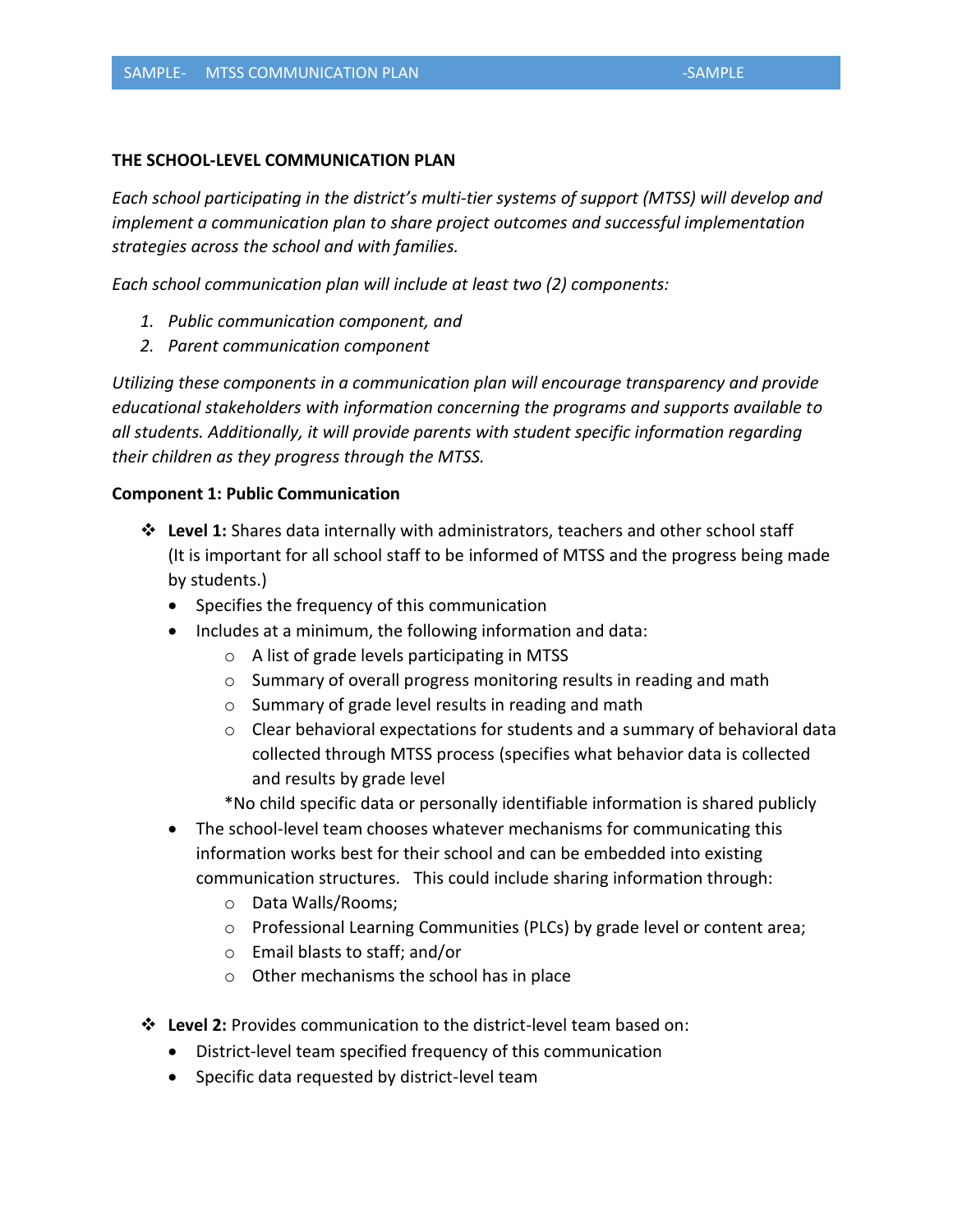*The school-level team can use this communication avenue to demonstrate the high quality instructional and behavioral strategies provided to all students and the resulting progress. Since this district level communication will be provided to the Local Board of Education, it is a good method of providing the community with insight into the successes at the school level.*

## **Component 2: Parent Communication**

❖ **Level 1:** Introduction of the MTSS program and what parents can expect

This introduction provides an overview of the MTSS program, including a description of the academic and behavioral areas, tiers of support and description of progress monitoring and data to be collected. Informing parents of the MTSS program and ways it will benefit their child can alleviate concerns and answer many questions up front, potentially reserving staff time and energy for the business of providing needed supports to students. An open and informative communication with parents also sets the stage for building meaningful family/school partnerships. This introduction:

- Includes a description of the benefits students and staff will receive by participating in MTSS, such as:
	- o Students participating in MTSS have access to team support that predicts which students may struggle and connects them to high quality instruction and practices that are proven to produce academic and behavioral success.
	- o Focus is on providing support before students experience failure.
	- $\circ$  It helps create a supportive learning environment for all and builds respectful relationships that are needed for optimal student growth.
	- $\circ$  It provides clear behavioral expectations for all and supports to help student achieve those expectations.
	- o Students already receiving services due to an identified disability benefit from participation in MTSS in the areas not included in their IEPs and through the clear behavioral expectations established for all students.
	- $\circ$  MTSS provides teachers with specialized expertise in high quality instruction that is tailored to meet the needs of all students. Growing experts and building capacity of staff is a benefit to the school and community.
	- $\circ$  The school-level team can identify and communicate additional benefits that students and staff will receive.
- Informs parents how and when they will be provided information regarding their child's participation and progress in MTSS
- May need to include a statement about confidentiality safeguards being followed as with all other educational programs and services
- Should specify how Level 1 communication will be provided. Below are some suggested methods: